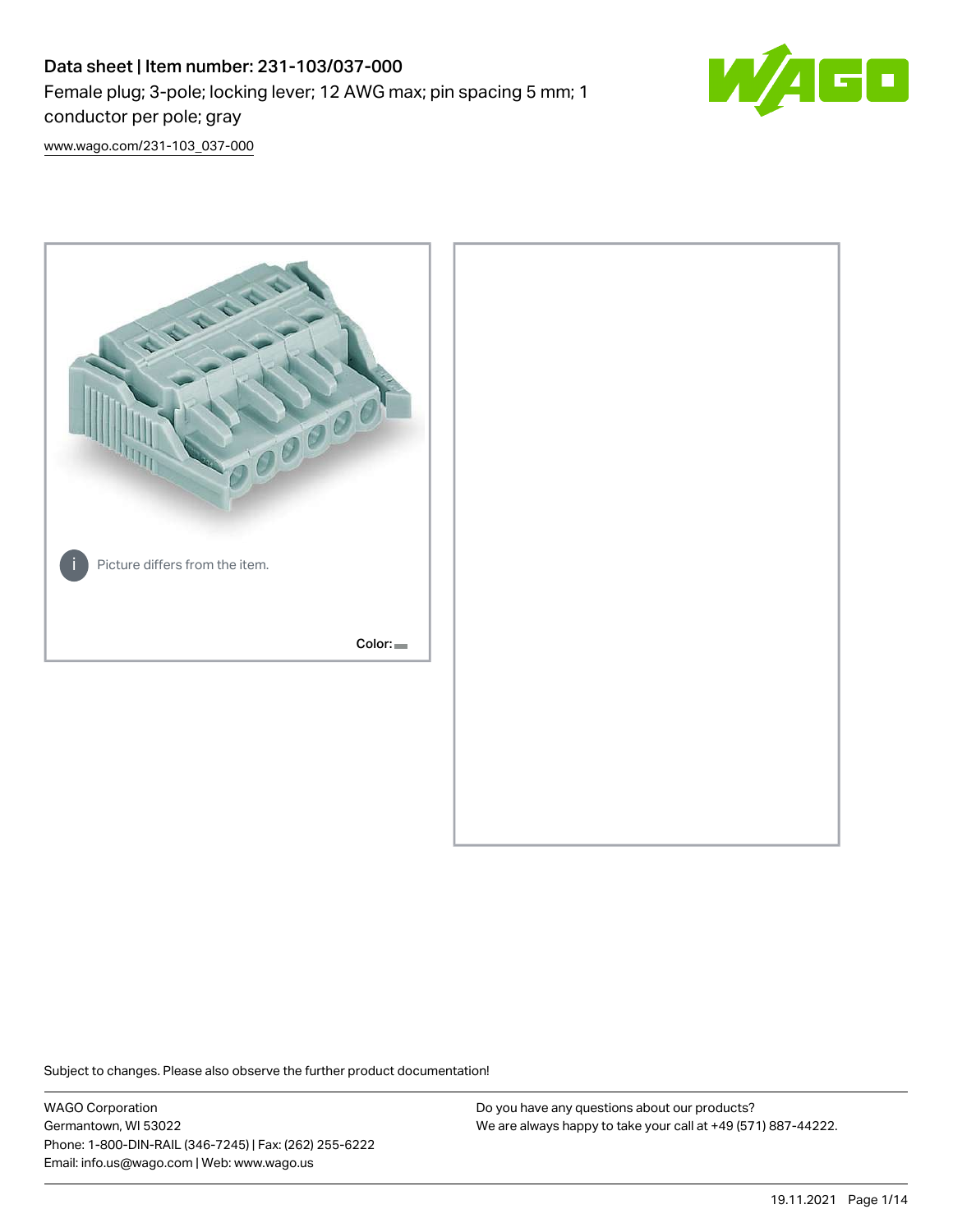

Dimensions in mm

L = pole no. x pin spacing

2- to 3-pole female connectors – one latch only

#### Item description

- **Universal connection for all conductor types**
- Easy cable pre-assembly and on-unit wiring via vertical and horizontal CAGE CLAMP<sup>®</sup> actuation  $\blacksquare$
- $\blacksquare$ Integrated test ports
- $\blacksquare$ With coding fingers

Subject to changes. Please also observe the further product documentation! Data

WAGO Corporation Germantown, WI 53022 Phone: 1-800-DIN-RAIL (346-7245) | Fax: (262) 255-6222 Email: info.us@wago.com | Web: www.wago.us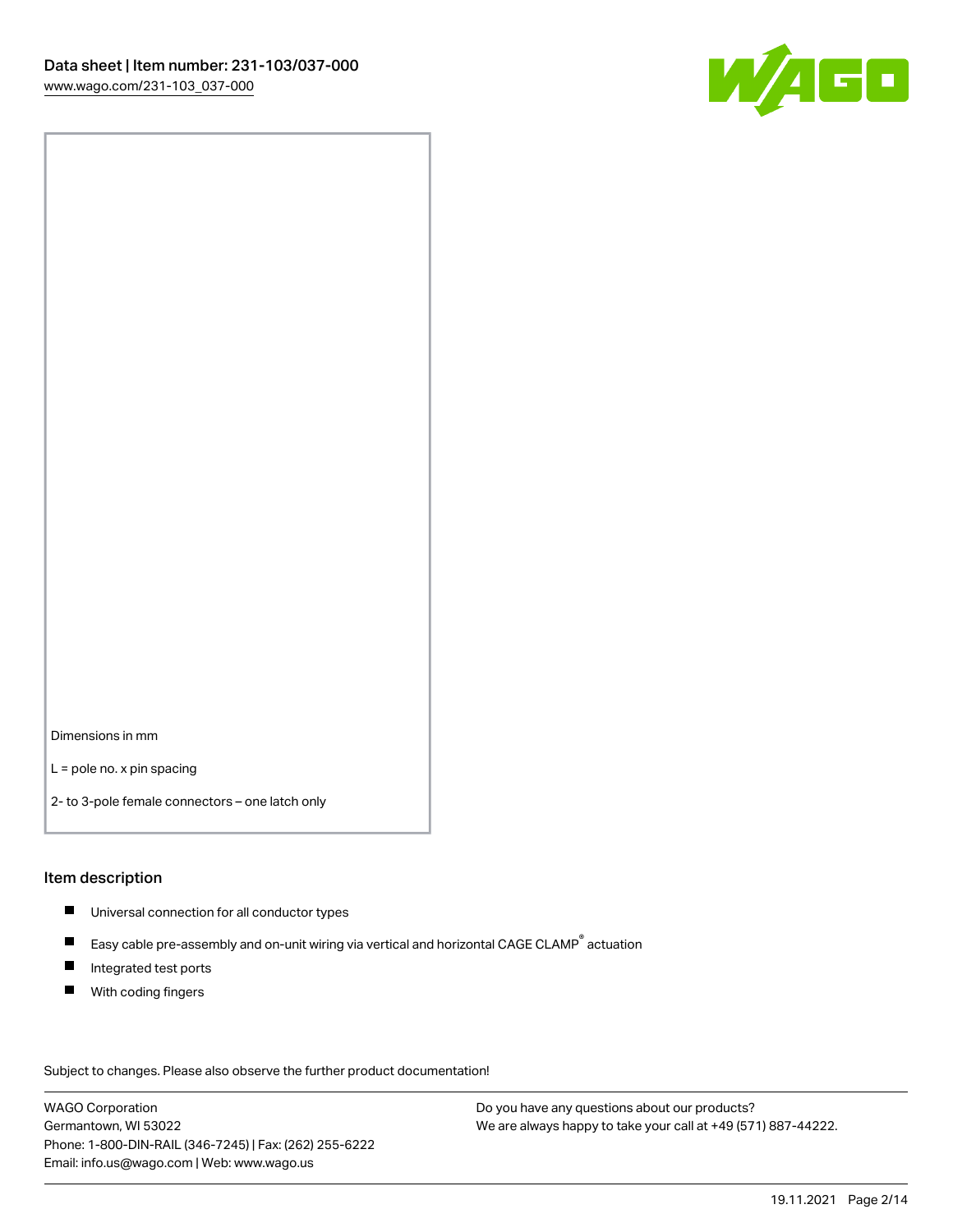

# Data Notes

| Safety information 1 | The MCS-MULTI CONNECTION SYSTEM includes connectors<br>without breaking capacity in accordance with DIN EN 61984. When<br>used as intended, these connectors must not be connected<br>/disconnected when live or under load. The circuit design should<br>ensure header pins, which can be touched, are not live when<br>unmated. |
|----------------------|-----------------------------------------------------------------------------------------------------------------------------------------------------------------------------------------------------------------------------------------------------------------------------------------------------------------------------------|
| Variants:            | Gold-plated or partially gold-plated contact surfaces<br>Other versions (or variants) can be requested from WAGO Sales or<br>configured at https://configurator.wago.com/                                                                                                                                                         |

### Electrical data

## IEC Approvals

| Ratings per                 | IEC/EN 60664-1                                                        |
|-----------------------------|-----------------------------------------------------------------------|
| Rated voltage (III / 3)     | 320 V                                                                 |
| Rated surge voltage (III/3) | 4 <sub>k</sub> V                                                      |
| Rated voltage (III/2)       | 320 V                                                                 |
| Rated surge voltage (III/2) | 4 <sub>k</sub> V                                                      |
| Nominal voltage (II/2)      | 630 V                                                                 |
| Rated surge voltage (II/2)  | 4 <sub>k</sub> V                                                      |
| Rated current               | 16 A                                                                  |
| Legend (ratings)            | $(III / 2)$ $\triangle$ Overvoltage category III / Pollution degree 2 |

## UL Approvals

| Approvals per                  | UL 1059 |
|--------------------------------|---------|
| Rated voltage UL (Use Group B) | 300 V   |
| Rated current UL (Use Group B) | 15 A    |
| Rated voltage UL (Use Group D) | 300 V   |
| Rated current UL (Use Group D) | 10 A    |

# Ratings per UL

| Rated voltage UL 1977 | 300 V |
|-----------------------|-------|
| Rated current UL 1977 |       |

#### CSA Approvals

Approvals per CSA

Subject to changes. Please also observe the further product documentation!

| <b>WAGO Corporation</b>                                | Do you have any questions about our products?                 |
|--------------------------------------------------------|---------------------------------------------------------------|
| Germantown, WI 53022                                   | We are always happy to take your call at +49 (571) 887-44222. |
| Phone: 1-800-DIN-RAIL (346-7245)   Fax: (262) 255-6222 |                                                               |
| Email: info.us@wago.com   Web: www.wago.us             |                                                               |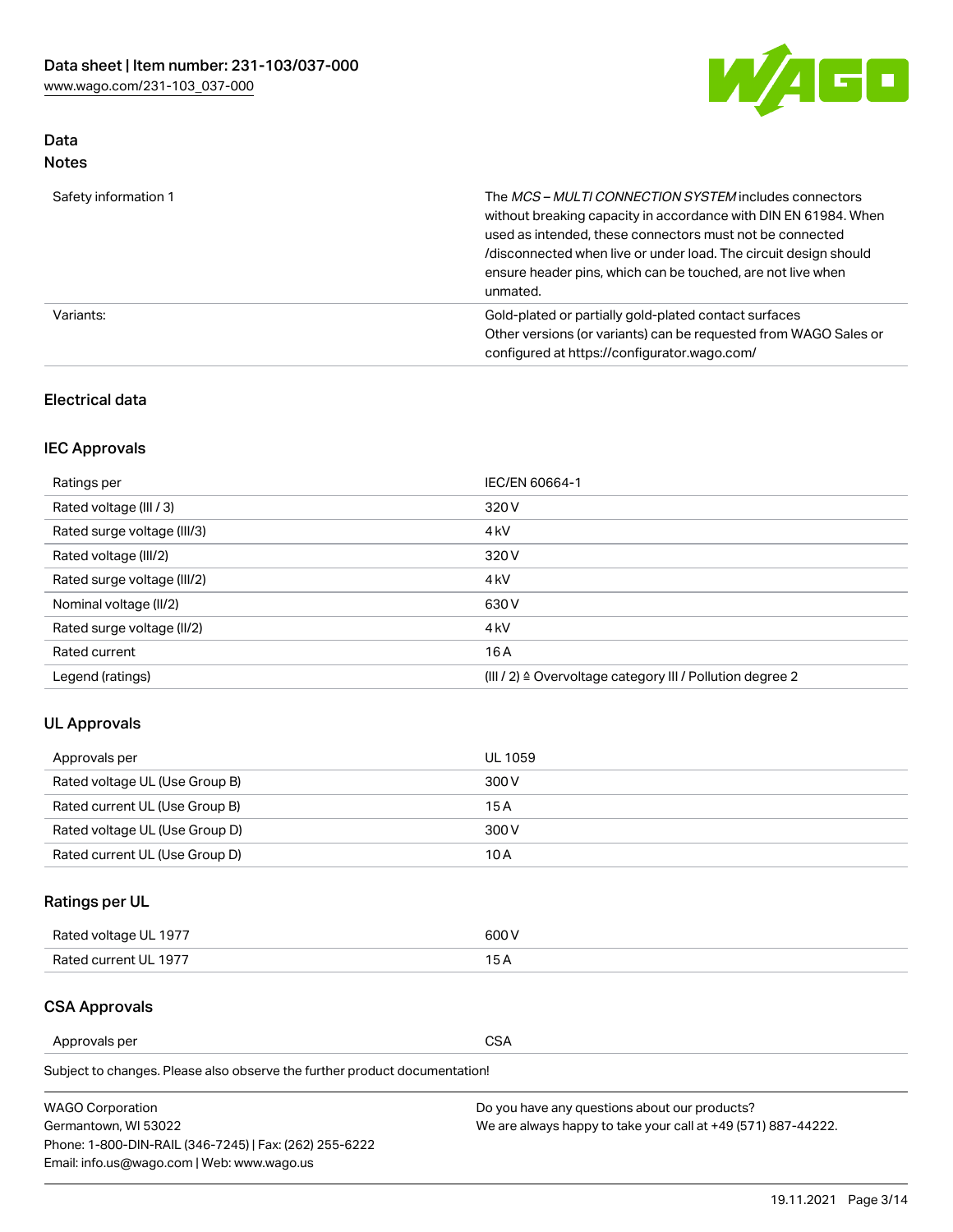[www.wago.com/231-103\\_037-000](http://www.wago.com/231-103_037-000)



| Rated voltage CSA (Use Group B) | 300 V |
|---------------------------------|-------|
| Rated current CSA (Use Group B) | 15 A  |
| Rated voltage CSA (Use Group D) | 300 V |
| Rated current CSA (Use Group D) | 10 A  |

## Connection data

| Total number of connection points |  |
|-----------------------------------|--|
| Total number of potentials        |  |
| Number of connection types        |  |
| Number of levels                  |  |

#### Connection 1

| Connection technology                             | CAGE CLAMP <sup>®</sup>                 |
|---------------------------------------------------|-----------------------------------------|
| Actuation type                                    | Operating tool                          |
| Solid conductor                                   | $0.082.5$ mm <sup>2</sup> / 28  12 AWG  |
| Fine-stranded conductor                           | $0.08$ 2.5 mm <sup>2</sup> / 28  12 AWG |
| Fine-stranded conductor; with insulated ferrule   | $0.251.5$ mm <sup>2</sup>               |
| Fine-stranded conductor; with uninsulated ferrule | $0.252.5$ mm <sup>2</sup>               |
| Strip length                                      | 89 mm / 0.31  0.35 inch                 |
| Number of poles                                   | 3                                       |
| Conductor entry direction to mating direction     | 0°                                      |

# Physical data

| Pin spacing | 5 mm / 0.197 inch    |
|-------------|----------------------|
| Width       | 31.6 mm / 1.244 inch |
| Height      | 14.3 mm / 0.563 inch |
| Depth       | 29.6 mm / 1.165 inch |

#### Plug-in connection

| Contact type (pluggable connector) | Female connector/socket |
|------------------------------------|-------------------------|
| Connector (connection type)        | for conductor           |
| Mismating protection               | No.                     |
| Locking of plug-in connection      | locking lever           |

# Material data

Color and the color of the color of the color of the color of the color of the color of the color of the color

Subject to changes. Please also observe the further product documentation! Material group I

| <b>WAGO Corporation</b>                                | Do you have any questions about our products?                 |
|--------------------------------------------------------|---------------------------------------------------------------|
| Germantown, WI 53022                                   | We are always happy to take your call at +49 (571) 887-44222. |
| Phone: 1-800-DIN-RAIL (346-7245)   Fax: (262) 255-6222 |                                                               |
| Email: info.us@wago.com   Web: www.wago.us             |                                                               |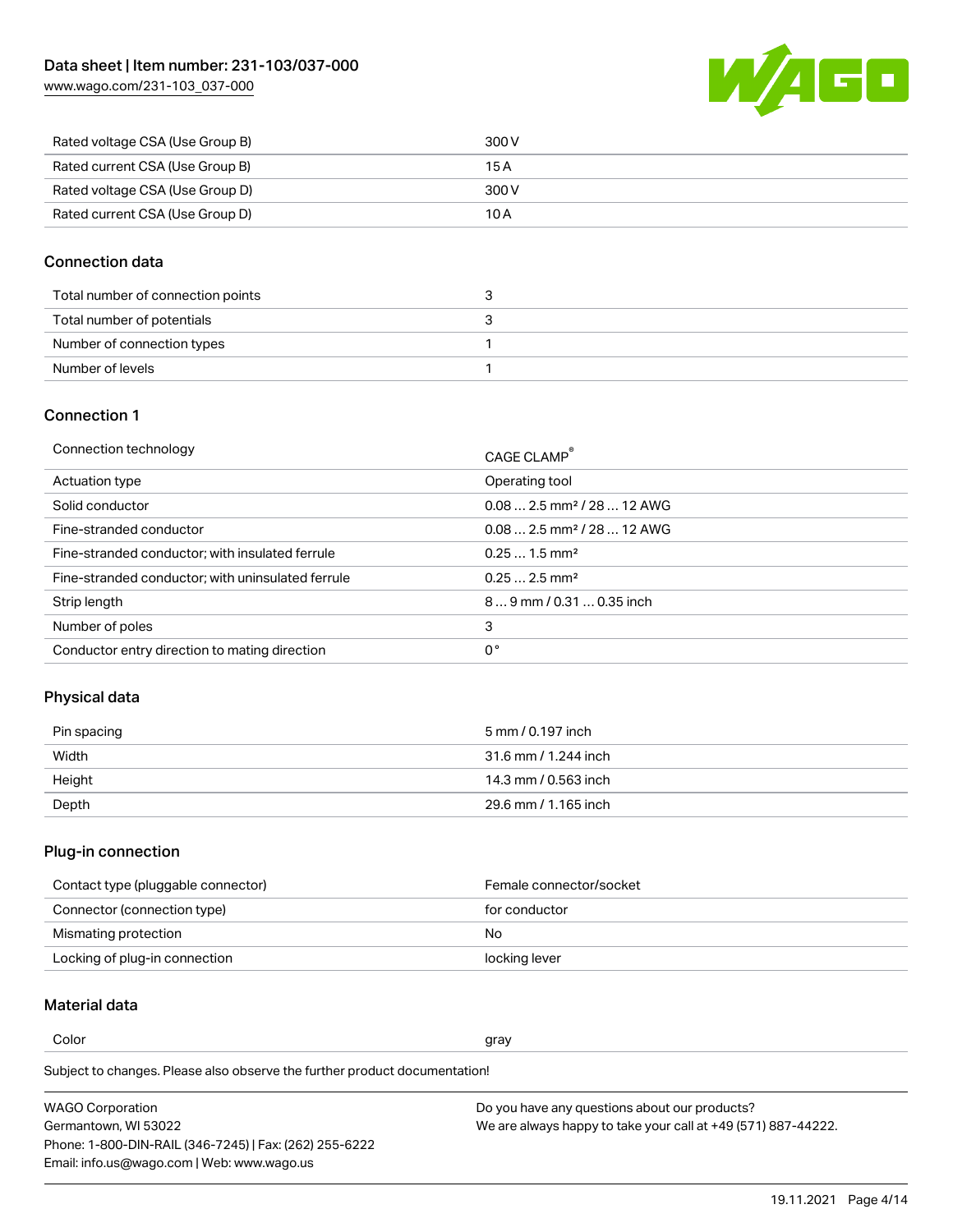[www.wago.com/231-103\\_037-000](http://www.wago.com/231-103_037-000)



| Material group              |                                   |
|-----------------------------|-----------------------------------|
| Insulation material         | Polyamide (PA66)                  |
| Flammability class per UL94 | V <sub>0</sub>                    |
| Clamping spring material    | Chrome nickel spring steel (CrNi) |
| Contact material            | Copper alloy                      |
| Contact plating             | tin-plated                        |
| Fire load                   | 0.123 MJ                          |
| Weight                      | 6.9 <sub>g</sub>                  |
|                             |                                   |

#### Environmental requirements

| Limit temperature range | $-60+85 °C$ |
|-------------------------|-------------|
|-------------------------|-------------|

## Commercial data

| Product Group         | 3 (Multi Conn. System) |
|-----------------------|------------------------|
| PU (SPU)              | 50 Stück               |
| Packaging type        | box                    |
| Country of origin     | DE                     |
| <b>GTIN</b>           | 4044918338080          |
| Customs tariff number | 8536694040             |

#### Approvals / Certificates

#### Country specific Approvals

| Logo | Approval                               | <b>Additional Approval Text</b> | Certificate<br>name |
|------|----------------------------------------|---------------------------------|---------------------|
|      | CВ<br>DEKRA Certification B.V.         | IEC 61984                       | NL-39756            |
|      | <b>CSA</b><br>DEKRA Certification B.V. | C <sub>22.2</sub>               | LR 18677-<br>25     |

#### Ship Approvals

| Logo | Approval                                  | <b>Additional Approval Text</b> | Certificate<br>name                |
|------|-------------------------------------------|---------------------------------|------------------------------------|
| ABS  | <b>ABS</b><br>American Bureau of Shipping | $\overline{\phantom{0}}$        | $19 -$<br>HG1869876-<br><b>PDA</b> |
|      | <b>BV</b>                                 | IEC 60998                       | 11915/D0                           |

Subject to changes. Please also observe the further product documentation!

| <b>WAGO Corporation</b>                                | Do you have any questions about our products?                 |
|--------------------------------------------------------|---------------------------------------------------------------|
| Germantown, WI 53022                                   | We are always happy to take your call at +49 (571) 887-44222. |
| Phone: 1-800-DIN-RAIL (346-7245)   Fax: (262) 255-6222 |                                                               |
| Email: info.us@wago.com   Web: www.wago.us             |                                                               |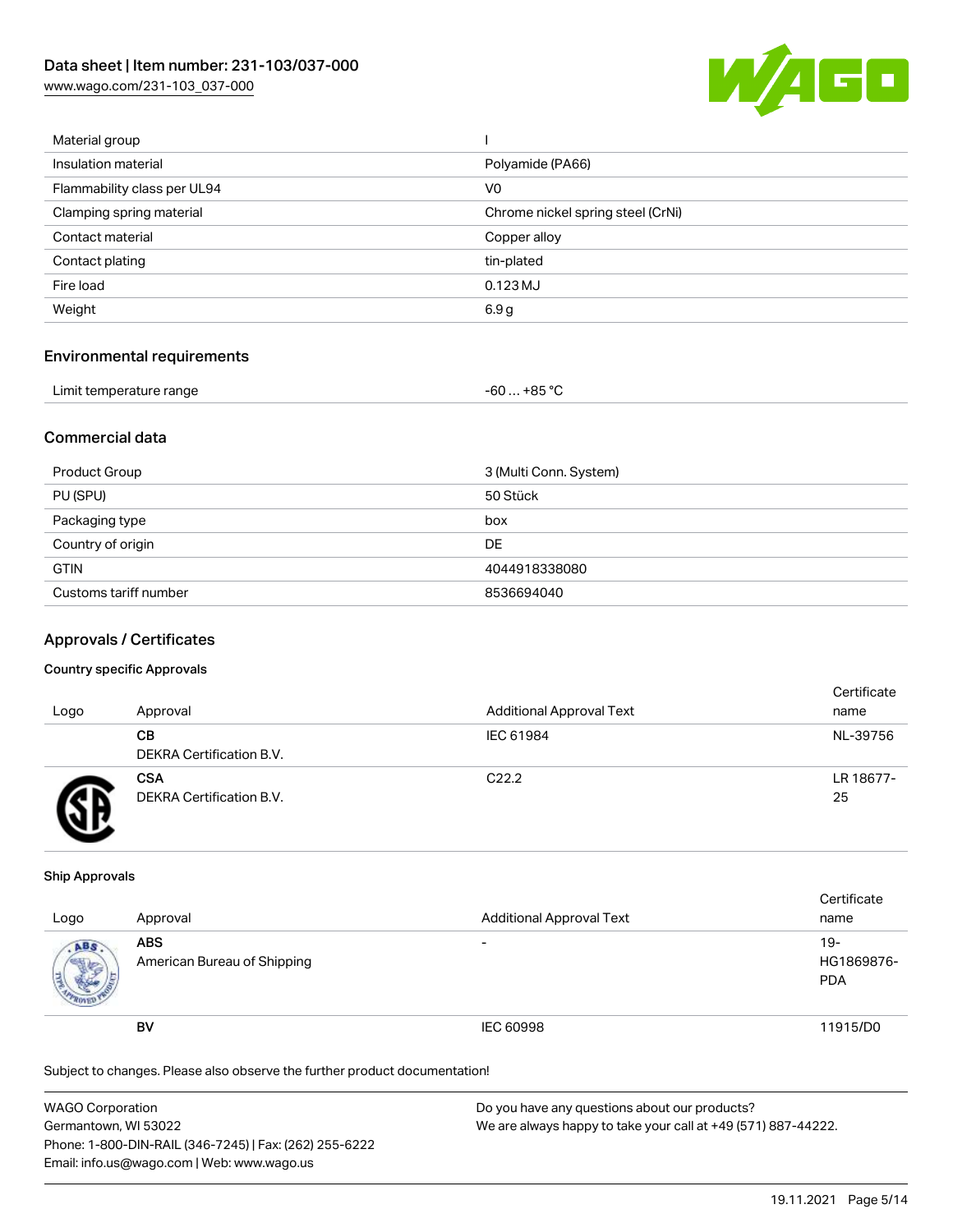

Email: info.us@wago.com | Web: www.wago.us



|                     | Bureau Veritas S.A.                    |                                 | <b>BV</b>   |
|---------------------|----------------------------------------|---------------------------------|-------------|
| <b>BUNEAU</b>       |                                        |                                 |             |
|                     | <b>DNV GL</b>                          |                                 | TAE000016Z  |
|                     | Det Norske Veritas, Germanischer Lloyd |                                 |             |
| <b>UL-Approvals</b> |                                        |                                 |             |
|                     |                                        |                                 | Certificate |
| Logo                | Approval                               | <b>Additional Approval Text</b> | name        |
|                     | UL                                     | <b>UL 1059</b>                  | E45172      |
|                     | Underwriters Laboratories Inc.         |                                 |             |
|                     | <b>UR</b>                              | <b>UL 1977</b>                  | E45171      |
|                     | Underwriters Laboratories Inc.         |                                 |             |
|                     |                                        |                                 |             |
| Counterpart         |                                        |                                 |             |
| <b>CONTRACTOR</b>   |                                        |                                 |             |

|                                      | Item no.231-603<br>Male connector; 3-pole; Pin spacing 5 mm; gray                                              |                                                               | www.wago.com/231-603             |
|--------------------------------------|----------------------------------------------------------------------------------------------------------------|---------------------------------------------------------------|----------------------------------|
|                                      | Item no.231-133/001-000<br>Male header; 3-pole; THT; 1.0 x 1.0 mm solder pin; straight; pin spacing 5 mm; gray |                                                               | www.wago.com/231-133/001-000     |
|                                      | Item no.231-433/001-000<br>Male header; 3-pole; THT; 1.0 x 1.0 mm solder pin; angled; pin spacing 5 mm; gray   |                                                               | www.wago.com/231-433/001-000     |
| <b>Optional accessories</b>          |                                                                                                                |                                                               |                                  |
| Marking accessories<br>Marking strip |                                                                                                                |                                                               |                                  |
|                                      | Item no.: 210-331/500-103                                                                                      |                                                               |                                  |
|                                      | Marking strips; as a DIN A4 sheet; MARKED; 1-12 (300x); Height of marker strip: 2.3 mm/0.091 in; Strip         |                                                               | www.wago.com/210-331             |
|                                      | length 182 mm; Horizontal marking; Self-adhesive; white                                                        |                                                               | /500-103                         |
|                                      | Item no.: 210-331/500-104                                                                                      |                                                               |                                  |
|                                      | Marking strips; as a DIN A4 sheet; MARKED; 13-24 (300x); Height of marker strip: 2.3 mm/0.091 in; Strip        |                                                               | www.wago.com/210-331<br>/500-104 |
|                                      | length 182 mm; Horizontal marking; Self-adhesive; white                                                        |                                                               |                                  |
|                                      | Subject to changes. Please also observe the further product documentation!                                     |                                                               |                                  |
| <b>WAGO Corporation</b>              |                                                                                                                | Do you have any questions about our products?                 |                                  |
| Germantown, WI 53022                 |                                                                                                                | We are always happy to take your call at +49 (571) 887-44222. |                                  |
|                                      | Phone: 1-800-DIN-RAIL (346-7245)   Fax: (262) 255-6222                                                         |                                                               |                                  |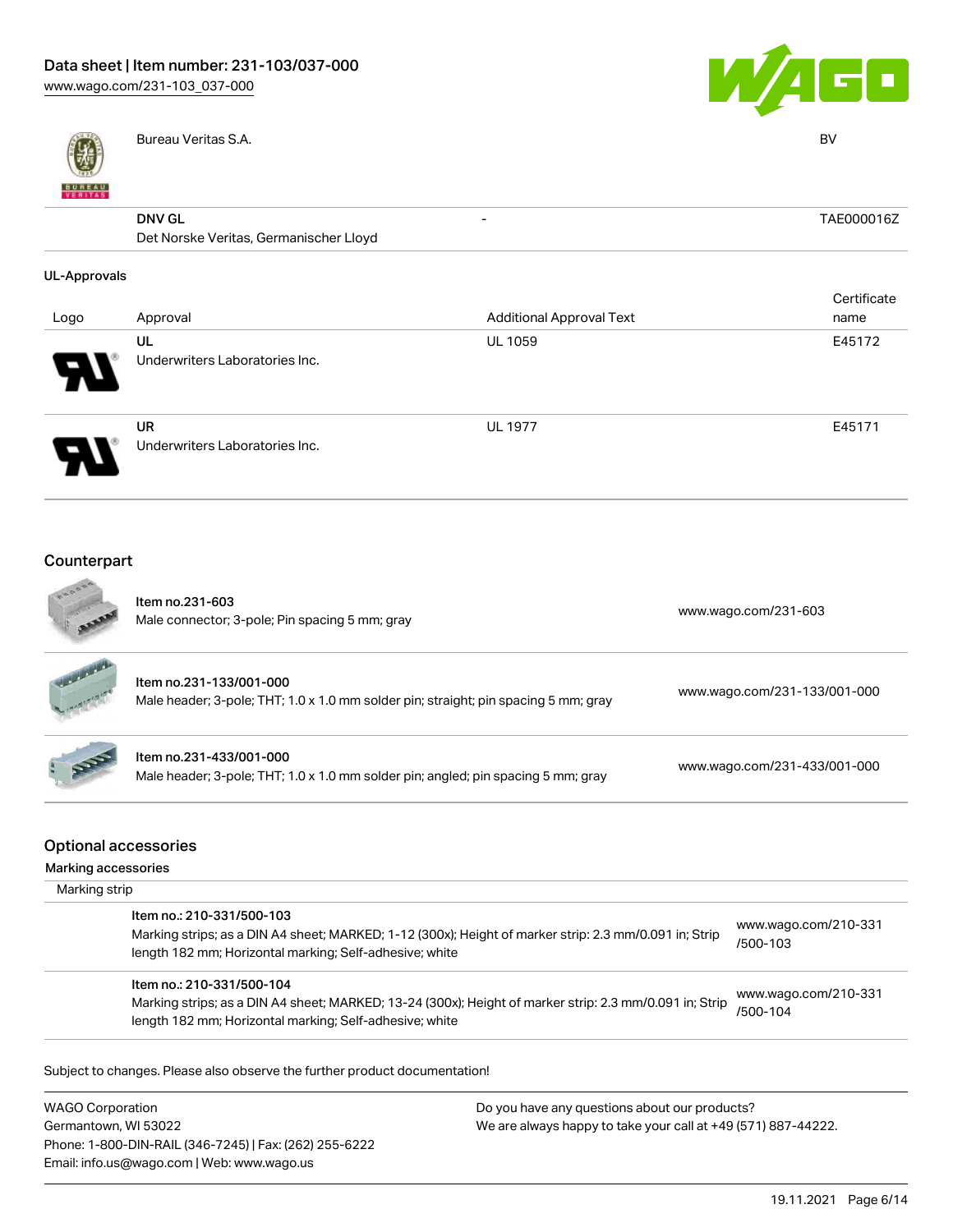

|                            | Item no.: 210-332/500-202<br>Marking strips; as a DIN A4 sheet; MARKED; 1-16 (160x); Height of marker strip: 3 mm; Strip length 182<br>mm; Horizontal marking; Self-adhesive; white  | www.wago.com/210-332<br>/500-202 |
|----------------------------|--------------------------------------------------------------------------------------------------------------------------------------------------------------------------------------|----------------------------------|
|                            | Item no.: 210-332/500-206<br>Marking strips; as a DIN A4 sheet; MARKED; 33-48 (160x); Height of marker strip: 3 mm; Strip length<br>182 mm; Horizontal marking; Self-adhesive; white | www.wago.com/210-332<br>/500-206 |
|                            | Item no.: 210-332/500-205<br>Marking strips; as a DIN A4 sheet; MARKED; 1-32 (80x); Height of marker strip: 3 mm; Strip length 182<br>mm; Horizontal marking; Self-adhesive; white   | www.wago.com/210-332<br>/500-205 |
|                            | Item no.: 210-332/500-204<br>Marking strips; as a DIN A4 sheet; MARKED; 17-32 (160x); Height of marker strip: 3 mm; Strip length<br>182 mm; Horizontal marking; Self-adhesive; white | www.wago.com/210-332<br>/500-204 |
| <b>Testing accessories</b> |                                                                                                                                                                                      |                                  |
| Testing accessories        |                                                                                                                                                                                      |                                  |
|                            | Item no.: 210-136<br>Test plug; 2 mm Ø; with 500 mm cable                                                                                                                            | www.wago.com/210-136             |
|                            | ltem no.: 231-661<br>Test plugs for female connectors; for 5 mm and 5.08 mm pin spacing; 2,50 mm <sup>2</sup> ; light gray                                                           | www.wago.com/231-661             |
| Jumpers                    |                                                                                                                                                                                      |                                  |
| Jumper                     |                                                                                                                                                                                      |                                  |
|                            | Item no.: 231-905<br>Jumper; for conductor entry; 5-way; insulated; gray                                                                                                             | www.wago.com/231-905             |
|                            | Item no.: 231-903<br>Jumper; for conductor entry; 3-way; insulated; gray                                                                                                             | www.wago.com/231-903             |
|                            | Item no.: 231-907<br>Jumper; for conductor entry; 7-way; insulated; gray                                                                                                             | www.wago.com/231-907             |
|                            | Item no.: 231-910<br>Jumper; for conductor entry; 10-way; insulated; gray                                                                                                            | www.wago.com/231-910             |
|                            | Item no.: 231-902<br>Jumper; for conductor entry; 2-way; insulated; gray                                                                                                             | www.wago.com/231-902             |
| Insulations stops          |                                                                                                                                                                                      |                                  |
| Insulation stop            |                                                                                                                                                                                      |                                  |
|                            | Item no.: 231-672<br>$neulation of 0.75 - 1 mm2 dark array$                                                                                                                          | www.wago.com/231-672             |

Insulation stop; 0.75 - 1 mm²; dark gray [www.wago.com/231-672](http://www.wago.com/231-672)

Subject to changes. Please also observe the further product documentation!

WAGO Corporation Germantown, WI 53022 Phone: 1-800-DIN-RAIL (346-7245) | Fax: (262) 255-6222 Email: info.us@wago.com | Web: www.wago.us

LEEEE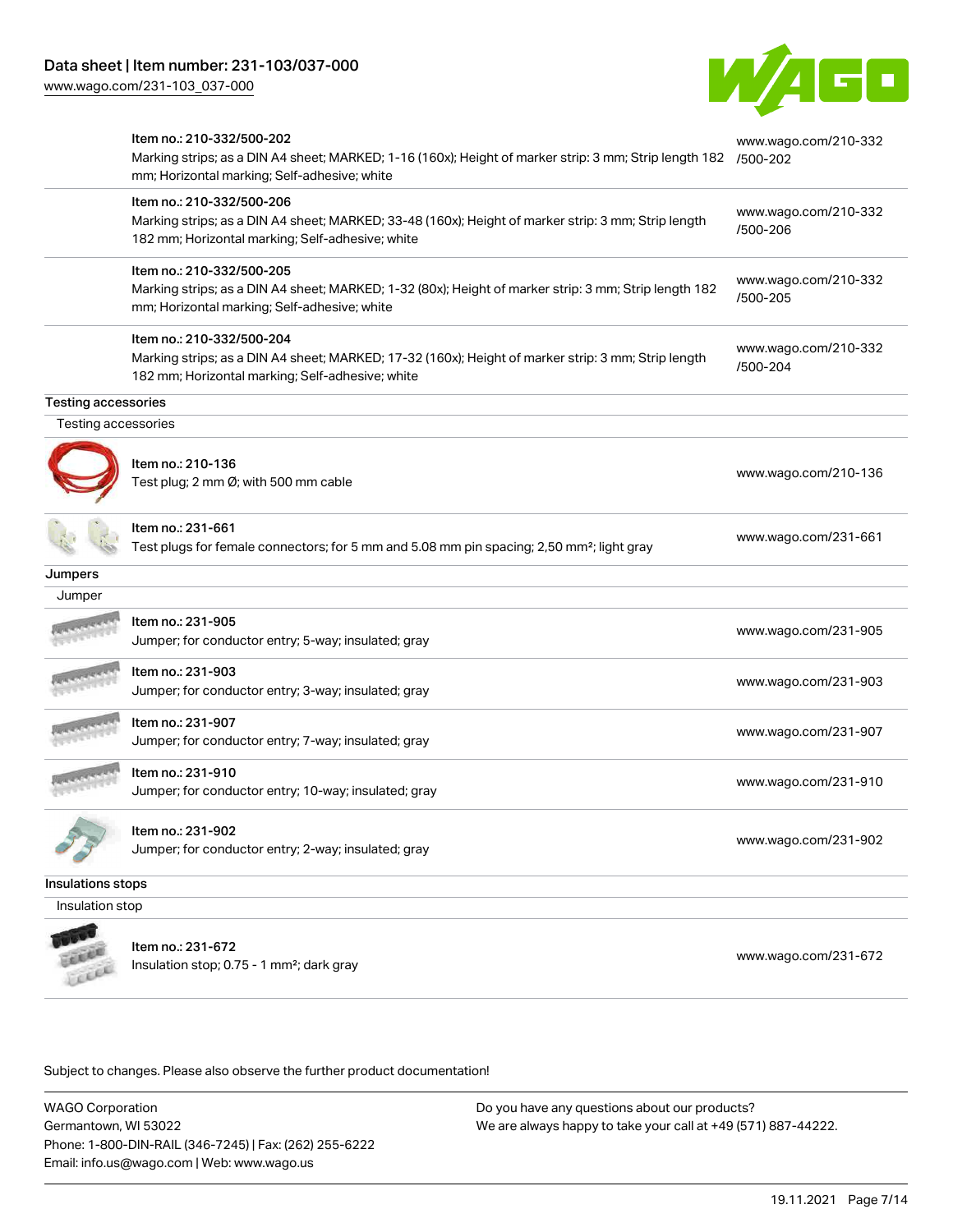

[www.wago.com/231-670](http://www.wago.com/231-670)



Item no.: 231-670 Insulation stop; 0.08-0.2 mm² / 0.2 mm² "s"; white



Item no.: 231-671 Item ito... 231-071<br>Insulation stop; 0.25 - 0.5 mm²; light gray [www.wago.com/231-671](http://www.wago.com/231-671)

[www.wago.com/232-603](http://www.wago.com/232-603)

| ۳<br>٠    |  |
|-----------|--|
| . .<br>э. |  |



Strain relief

Item no.: 231-668 Lockout caps; for covering unused clamping units; gray [www.wago.com/231-668](http://www.wago.com/231-668)

| Strain relief housing |                                                  |  |  |
|-----------------------|--------------------------------------------------|--|--|
|                       | Item no.: 232-603<br>Strain relief housing; gray |  |  |
| <b>Ferrules</b>       |                                                  |  |  |
| Ferrule               |                                                  |  |  |

| Item no.: 216-101<br>Ferrule; Sleeve for 0.5 mm <sup>2</sup> / AWG 22; uninsulated; electro-tin plated; silver-colored                                                             | www.wago.com/216-101 |
|------------------------------------------------------------------------------------------------------------------------------------------------------------------------------------|----------------------|
| Item no.: 216-104<br>Ferrule; Sleeve for 1.5 mm <sup>2</sup> / AWG 16; uninsulated; electro-tin plated; silver-colored                                                             | www.wago.com/216-104 |
| Item no.: 216-106<br>Ferrule; Sleeve for 2.5 mm <sup>2</sup> / AWG 14; uninsulated; electro-tin plated; silver-colored                                                             | www.wago.com/216-106 |
| Item no.: 216-102<br>Ferrule; Sleeve for 0.75 mm <sup>2</sup> / AWG 20; uninsulated; electro-tin plated; silver-colored                                                            | www.wago.com/216-102 |
| Item no.: 216-103<br>Ferrule; Sleeve for 1 mm <sup>2</sup> / AWG 18; uninsulated; electro-tin plated                                                                               | www.wago.com/216-103 |
| Item no.: 216-123<br>Ferrule; Sleeve for 1 mm <sup>2</sup> / AWG 18; uninsulated; electro-tin plated; silver-colored                                                               | www.wago.com/216-123 |
| Item no.: 216-122<br>Ferrule; Sleeve for 0.75 mm <sup>2</sup> / AWG 20; uninsulated; electro-tin plated; silver-colored                                                            | www.wago.com/216-122 |
| Item no.: 216-124<br>Ferrule; Sleeve for 1.5 mm <sup>2</sup> / AWG 16; uninsulated; electro-tin plated                                                                             | www.wago.com/216-124 |
| Item no.: 216-142<br>Ferrule; Sleeve for 0.75 mm <sup>2</sup> / 18 AWG; uninsulated; electro-tin plated; electrolytic copper; gastight<br>crimped; acc. to DIN 46228, Part 1/08.92 | www.wago.com/216-142 |
| Item no.: 216-132<br>Ferrule; Sleeve for 0.34 mm <sup>2</sup> / AWG 24; uninsulated; electro-tin plated                                                                            | www.wago.com/216-132 |

Subject to changes. Please also observe the further product documentation!

WAGO Corporation Germantown, WI 53022 Phone: 1-800-DIN-RAIL (346-7245) | Fax: (262) 255-6222 Email: info.us@wago.com | Web: www.wago.us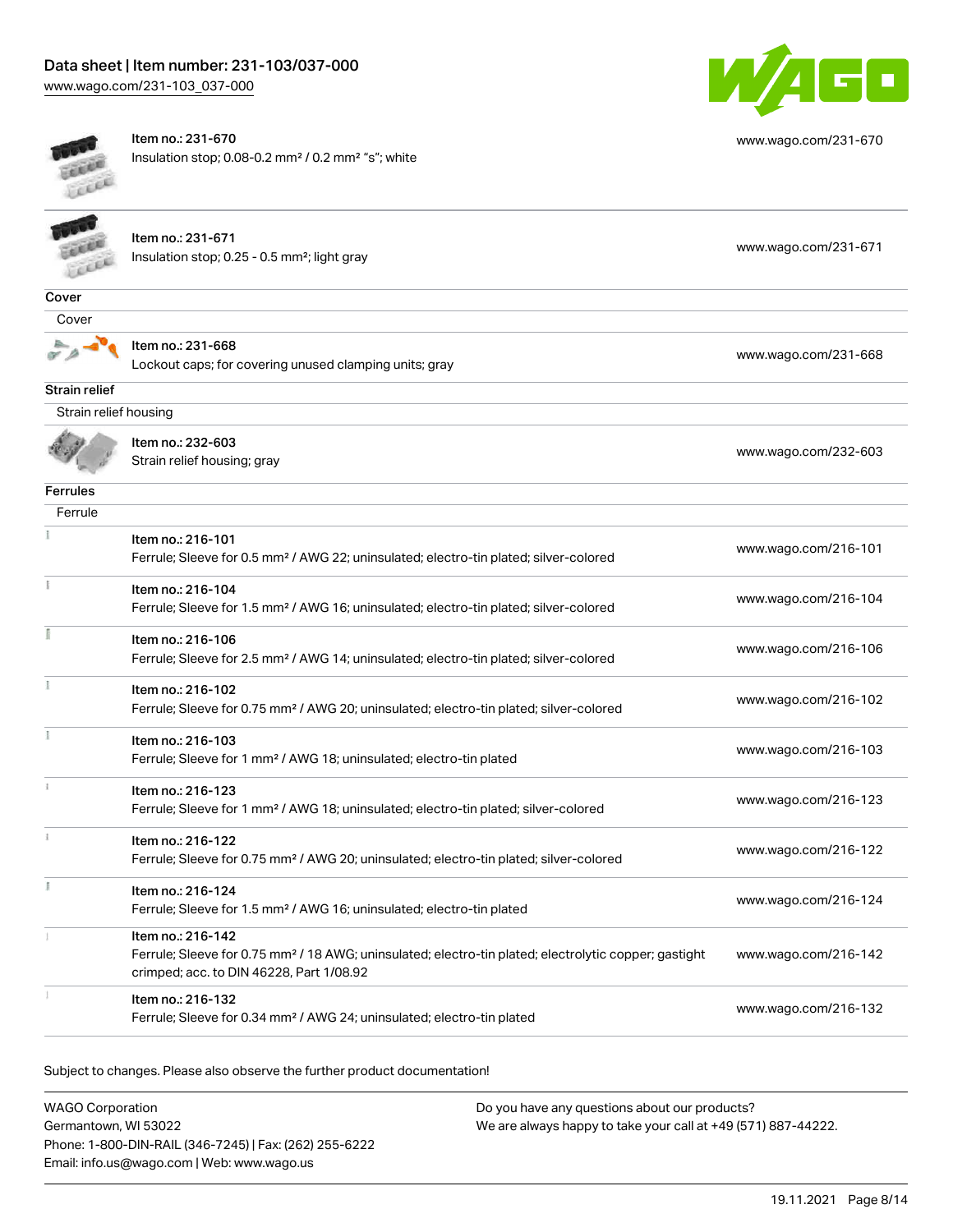# Data sheet | Item number: 231-103/037-000

[www.wago.com/231-103\\_037-000](http://www.wago.com/231-103_037-000)



|   | Item no.: 216-121<br>Ferrule; Sleeve for 0.5 mm <sup>2</sup> / AWG 22; uninsulated; electro-tin plated; silver-colored                                                                            | www.wago.com/216-121 |
|---|---------------------------------------------------------------------------------------------------------------------------------------------------------------------------------------------------|----------------------|
|   | Item no.: 216-143<br>Ferrule; Sleeve for 1 mm <sup>2</sup> / AWG 18; uninsulated; electro-tin plated; electrolytic copper; gastight<br>crimped; acc. to DIN 46228, Part 1/08.92                   | www.wago.com/216-143 |
|   | Item no.: 216-131<br>Ferrule; Sleeve for 0.25 mm <sup>2</sup> / AWG 24; uninsulated; electro-tin plated; silver-colored                                                                           | www.wago.com/216-131 |
|   | Item no.: 216-141<br>Ferrule; Sleeve for 0.5 mm <sup>2</sup> / 20 AWG; uninsulated; electro-tin plated; electrolytic copper; gastight<br>crimped; acc. to DIN 46228, Part 1/08.92                 | www.wago.com/216-141 |
|   | Item no.: 216-152<br>Ferrule; Sleeve for 0.34 mm <sup>2</sup> / AWG 24; uninsulated; electro-tin plated                                                                                           | www.wago.com/216-152 |
|   | Item no.: 216-203<br>Ferrule; Sleeve for 1 mm <sup>2</sup> / AWG 18; insulated; electro-tin plated; red                                                                                           | www.wago.com/216-203 |
|   | Item no.: 216-202<br>Ferrule; Sleeve for 0.75 mm <sup>2</sup> / 18 AWG; insulated; electro-tin plated; gray                                                                                       | www.wago.com/216-202 |
|   | Item no.: 216-151<br>Ferrule; Sleeve for 0.25 mm <sup>2</sup> / AWG 24; uninsulated; electro-tin plated                                                                                           | www.wago.com/216-151 |
|   | Item no.: 216-204<br>Ferrule; Sleeve for 1.5 mm <sup>2</sup> / AWG 16; insulated; electro-tin plated; black                                                                                       | www.wago.com/216-204 |
|   | Item no.: 216-144<br>Ferrule; Sleeve for 1.5 mm <sup>2</sup> / AWG 16; uninsulated; electro-tin plated; electrolytic copper; gastight<br>crimped; acc. to DIN 46228, Part 1/08.92; silver-colored | www.wago.com/216-144 |
|   | Item no.: 216-201<br>Ferrule; Sleeve for 0.5 mm <sup>2</sup> / 20 AWG; insulated; electro-tin plated; white                                                                                       | www.wago.com/216-201 |
|   | Item no.: 216-223<br>Ferrule; Sleeve for 1 mm <sup>2</sup> / AWG 18; insulated; electro-tin plated; red                                                                                           | www.wago.com/216-223 |
|   | Item no.: 216-241<br>Ferrule; Sleeve for 0.5 mm <sup>2</sup> / 20 AWG; insulated; electro-tin plated; electrolytic copper; gastight<br>crimped; acc. to DIN 46228, Part 4/09.90; white            | www.wago.com/216-241 |
|   | Item no.: 216-242<br>Ferrule; Sleeve for 0.75 mm <sup>2</sup> / 18 AWG; insulated; electro-tin plated; electrolytic copper; gastight<br>crimped; acc. to DIN 46228, Part 4/09.90; gray            | www.wago.com/216-242 |
|   | Item no.: 216-222<br>Ferrule; Sleeve for 0.75 mm <sup>2</sup> / 18 AWG; insulated; electro-tin plated; gray                                                                                       | www.wago.com/216-222 |
|   | Item no.: 216-221<br>Ferrule; Sleeve for 0.5 mm <sup>2</sup> / 20 AWG; insulated; electro-tin plated; white                                                                                       | www.wago.com/216-221 |
| 1 | Item no.: 216-224<br>Ferrule; Sleeve for 1.5 mm <sup>2</sup> / AWG 16; insulated; electro-tin plated; black                                                                                       | www.wago.com/216-224 |
|   | Item no.: 216-243<br>Ferrule; Sleeve for 1 mm <sup>2</sup> / AWG 18; insulated; electro-tin plated; electrolytic copper; gastight crimped; www.waqo.com/216-243                                   |                      |
|   | Subject to changes. Please also observe the further product documentation!                                                                                                                        |                      |
|   | <b>WAGO Corporation</b><br>Do you have any questions about our products?                                                                                                                          |                      |

Germantown, WI 53022 Phone: 1-800-DIN-RAIL (346-7245) | Fax: (262) 255-6222 Email: info.us@wago.com | Web: www.wago.us

 $\overline{\phantom{\alpha}}$  any questions about o We are always happy to take your call at +49 (571) 887-44222.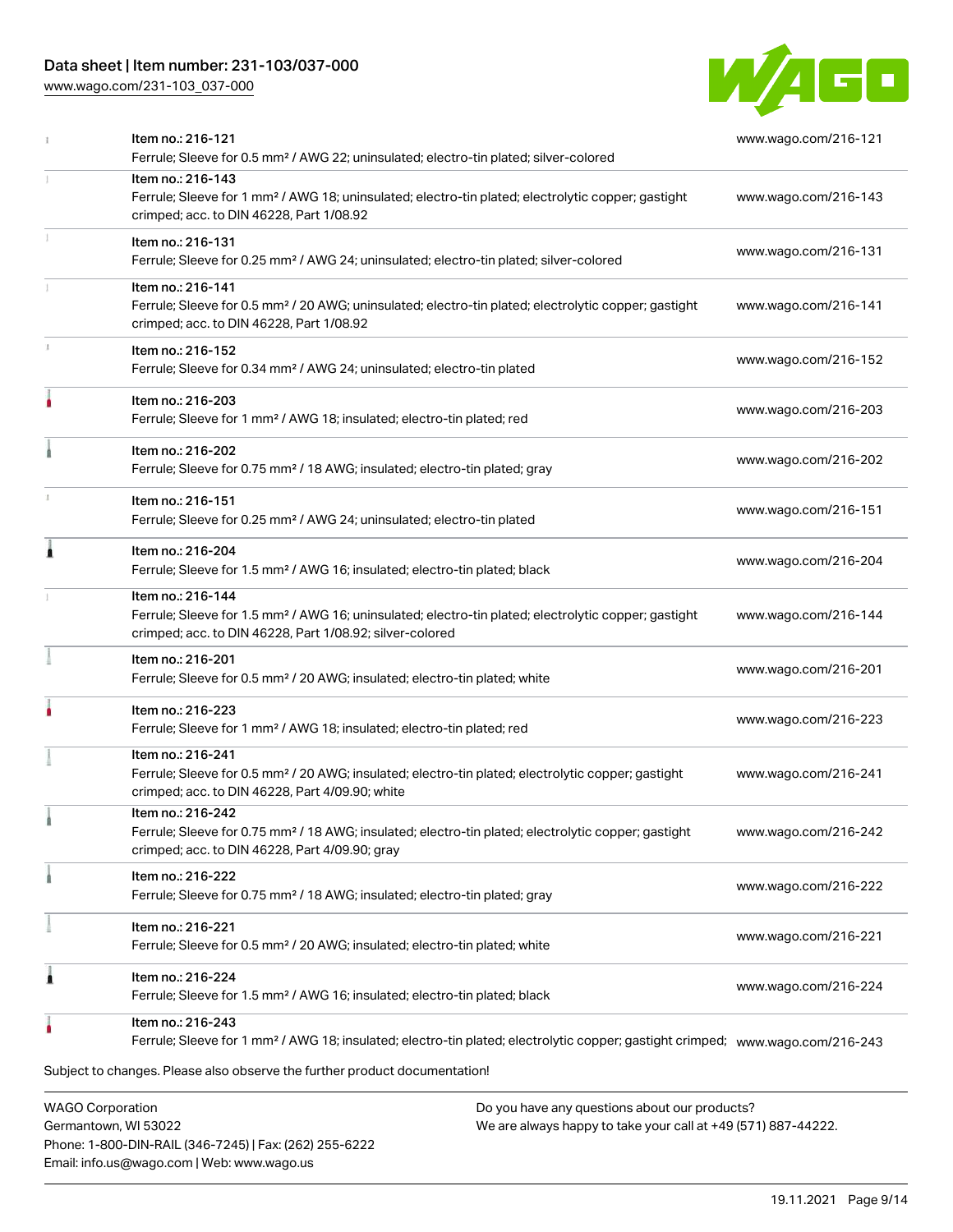[www.wago.com/231-103\\_037-000](http://www.wago.com/231-103_037-000)



acc. to DIN 46228, Part 4/09.90; red

|                | Item no.: 216-244<br>Ferrule; Sleeve for 1.5 mm <sup>2</sup> / AWG 16; insulated; electro-tin plated; electrolytic copper; gastight<br>crimped; acc. to DIN 46228, Part 4/09.90; black                  | www.wago.com/216-244 |
|----------------|---------------------------------------------------------------------------------------------------------------------------------------------------------------------------------------------------------|----------------------|
|                | Item no.: 216-263<br>Ferrule; Sleeve for 1 mm <sup>2</sup> / AWG 18; insulated; electro-tin plated; electrolytic copper; gastight crimped; www.wago.com/216-263<br>acc. to DIN 46228, Part 4/09.90; red |                      |
|                | Item no.: 216-264<br>Ferrule; Sleeve for 1.5 mm <sup>2</sup> / AWG 16; insulated; electro-tin plated; electrolytic copper; gastight<br>crimped; acc. to DIN 46228, Part 4/09.90; black                  | www.wago.com/216-264 |
|                | Item no.: 216-284<br>Ferrule; Sleeve for 1.5 mm <sup>2</sup> / AWG 16; insulated; electro-tin plated; electrolytic copper; gastight<br>crimped; acc. to DIN 46228, Part 4/09.90; black                  | www.wago.com/216-284 |
|                | Item no.: 216-262<br>Ferrule; Sleeve for 0.75 mm <sup>2</sup> / 18 AWG; insulated; electro-tin plated; electrolytic copper; gastight<br>crimped; acc. to DIN 46228, Part 4/09.90; gray                  | www.wago.com/216-262 |
|                | Item no.: 216-301<br>Ferrule; Sleeve for 0.25 mm <sup>2</sup> / AWG 24; insulated; electro-tin plated; yellow                                                                                           | www.wago.com/216-301 |
|                | Item no.: 216-321<br>Ferrule; Sleeve for 0.25 mm <sup>2</sup> / AWG 24; insulated; electro-tin plated; yellow                                                                                           | www.wago.com/216-321 |
|                | Item no.: 216-322<br>Ferrule; Sleeve for 0.34 mm <sup>2</sup> / 22 AWG; insulated; electro-tin plated; green                                                                                            | www.wago.com/216-322 |
|                | Item no.: 216-302<br>Ferrule; Sleeve for 0.34 mm <sup>2</sup> / 22 AWG; insulated; electro-tin plated; green                                                                                            | www.wago.com/216-302 |
| Tools          |                                                                                                                                                                                                         |                      |
| Operating tool |                                                                                                                                                                                                         |                      |
|                | Item no.: 209-130<br>Operating tool; suitable for 264, 280 and 281 Series; 1-way; of insulating material; white                                                                                         | www.wago.com/209-130 |
|                | Item no.: 209-132<br>Operating tool; for connecting comb-style jumper bar; 2-way; of insulating material                                                                                                | www.wago.com/209-132 |
|                | Item no.: 231-159<br>Operating tool; natural                                                                                                                                                            | www.wago.com/231-159 |
|                | Item no.: 231-231<br>Combination operating tool; red                                                                                                                                                    | www.wago.com/231-231 |
|                | Item no.: 231-131<br>Operating tool; made of insulating material; 1-way; loose; white                                                                                                                   | www.wago.com/231-131 |
|                | Item no.: 231-291<br>Operating tool; made of insulating material; 1-way; loose; red                                                                                                                     | www.wago.com/231-291 |
|                |                                                                                                                                                                                                         |                      |

Subject to changes. Please also observe the further product documentation!

| WAGO Corporation                                       | Do you have any questions about our products?                 |  |  |
|--------------------------------------------------------|---------------------------------------------------------------|--|--|
| Germantown, WI 53022                                   | We are always happy to take your call at +49 (571) 887-44222. |  |  |
| Phone: 1-800-DIN-RAIL (346-7245)   Fax: (262) 255-6222 |                                                               |  |  |
| Email: info.us@wago.com   Web: www.wago.us             |                                                               |  |  |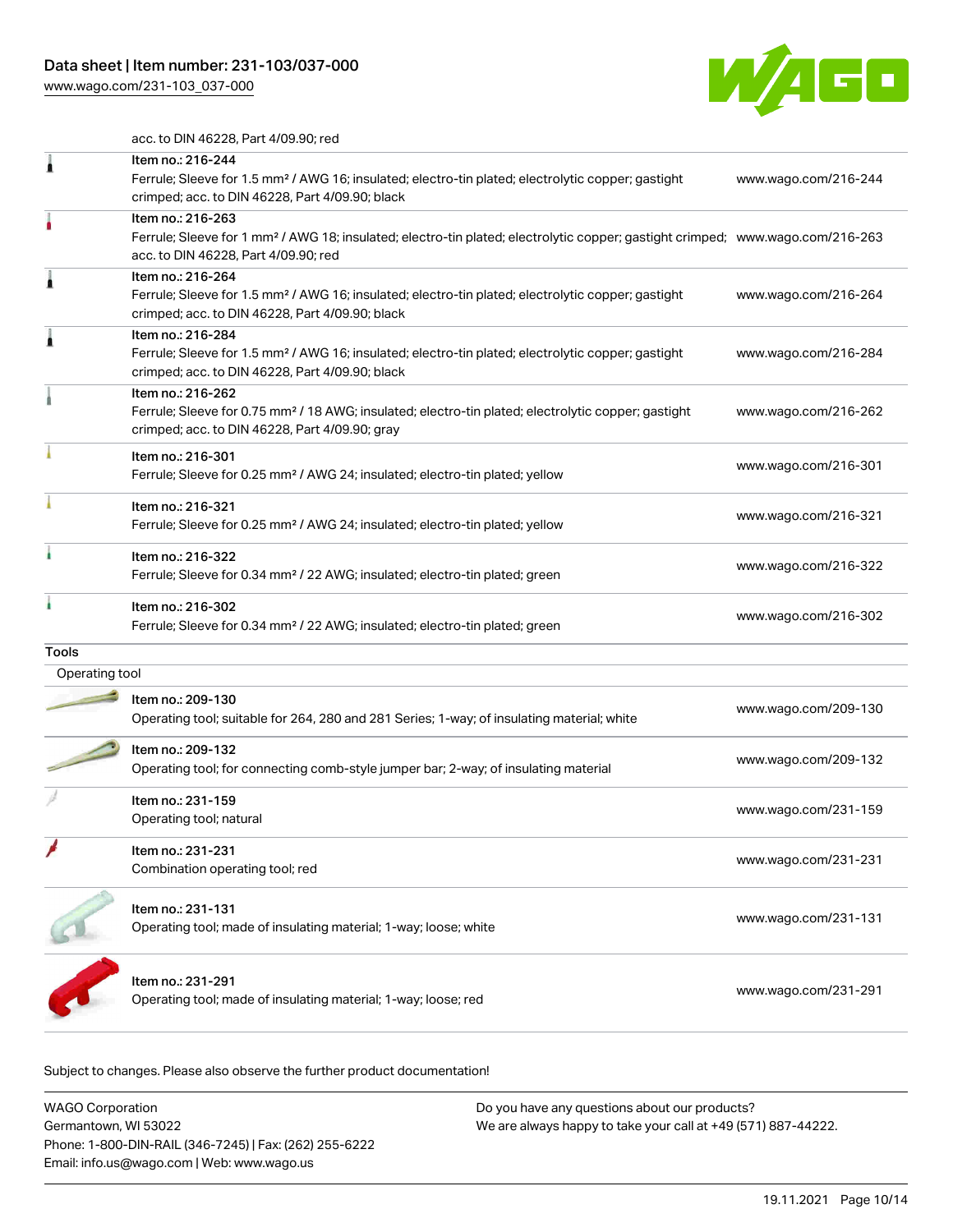# Data sheet | Item number: 231-103/037-000

[www.wago.com/231-103\\_037-000](http://www.wago.com/231-103_037-000)



|  | Item no.: 280-432                                         | www.wago.com/280-432 |
|--|-----------------------------------------------------------|----------------------|
|  | Operating tool; made of insulating material; 2-way; white |                      |
|  | Item no.: 280-434                                         | www.wago.com/280-434 |
|  | Operating tool; made of insulating material; 4-way        |                      |
|  | Item no.: 280-437                                         |                      |
|  | Operating tool; made of insulating material; 7-way        | www.wago.com/280-437 |
|  | Item no.: 280-440                                         | www.wago.com/280-440 |
|  | Operating tool; made of insulating material; 10-way       |                      |
|  | Item no.: 280-435                                         | www.wago.com/280-435 |
|  | Operating tool; made of insulating material; 5-way; gray  |                      |
|  | Item no.: 280-436                                         |                      |
|  | Operating tool; made of insulating material; 6-way        | www.wago.com/280-436 |
|  | Item no.: 280-438                                         |                      |
|  | Operating tool; made of insulating material; 8-way        | www.wago.com/280-438 |
|  | Item no.: 280-433                                         | www.wago.com/280-433 |
|  | Operating tool; made of insulating material; 3-way        |                      |

## Downloads **Documentation**

| <b>Additional Information</b> |            |        |          |  |  |  |
|-------------------------------|------------|--------|----------|--|--|--|
| Technical explanations        | 2019 Apr 3 | pdf    | Download |  |  |  |
|                               |            | 2.0 MB |          |  |  |  |

#### CAD files

## CAE data

| EPLAN Data Portal 231-103/037-000 |     | Download |
|-----------------------------------|-----|----------|
| ZUKEN Portal 231-103/037-000      | URL | Download |
| EPLAN Data Portal 231-103/037-000 | URL | Download |
| CAD data                          |     |          |
| 2D/3D Models 231-103/037-000      | URL | Download |

Subject to changes. Please also observe the further product documentation!

WAGO Corporation Germantown, WI 53022 Phone: 1-800-DIN-RAIL (346-7245) | Fax: (262) 255-6222 Email: info.us@wago.com | Web: www.wago.us Do you have any questions about our products? We are always happy to take your call at +49 (571) 887-44222.

19.11.2021 Page 11/14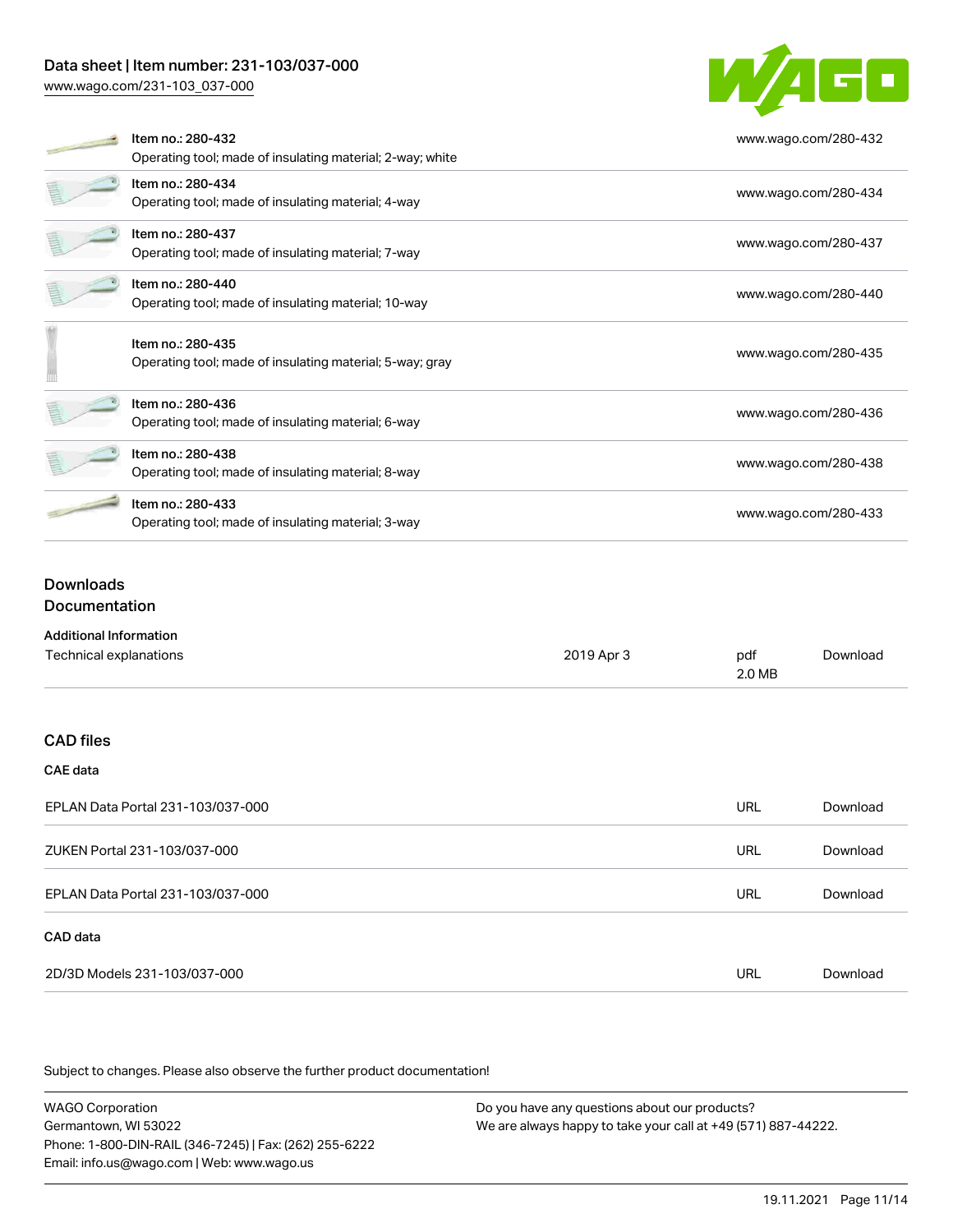## Environmental Product Compliance

Compliance Search

Environmental Product Compliance 231-103/037-000 1-conductor female connector; CAGE CLAMP®; 2.5 mm²; Pin spacing 5 mm; 3-pole; Lateral locking levers; 2,50 mm²; gray

#### Installation Notes



Inserting a conductor via 3.5 mm screwdriver – CAGE CLAMP® actuation parallel to conductor entry.



Inserting a conductor via 3.5 mm screwdriver – CAGE CLAMP® actuation perpendicular to conductor entry.



Inserting a conductor into CAGE CLAMP® unit via operating lever (231-291).



Inserting a conductor via operating tool.

Subject to changes. Please also observe the further product documentation!

WAGO Corporation Germantown, WI 53022 Phone: 1-800-DIN-RAIL (346-7245) | Fax: (262) 255-6222 Email: info.us@wago.com | Web: www.wago.us

Do you have any questions about our products? We are always happy to take your call at +49 (571) 887-44222.



URL [Download](https://www.wago.com/global/d/ComplianceLinkMediaContainer_231-103_037-000)

19.11.2021 Page 12/14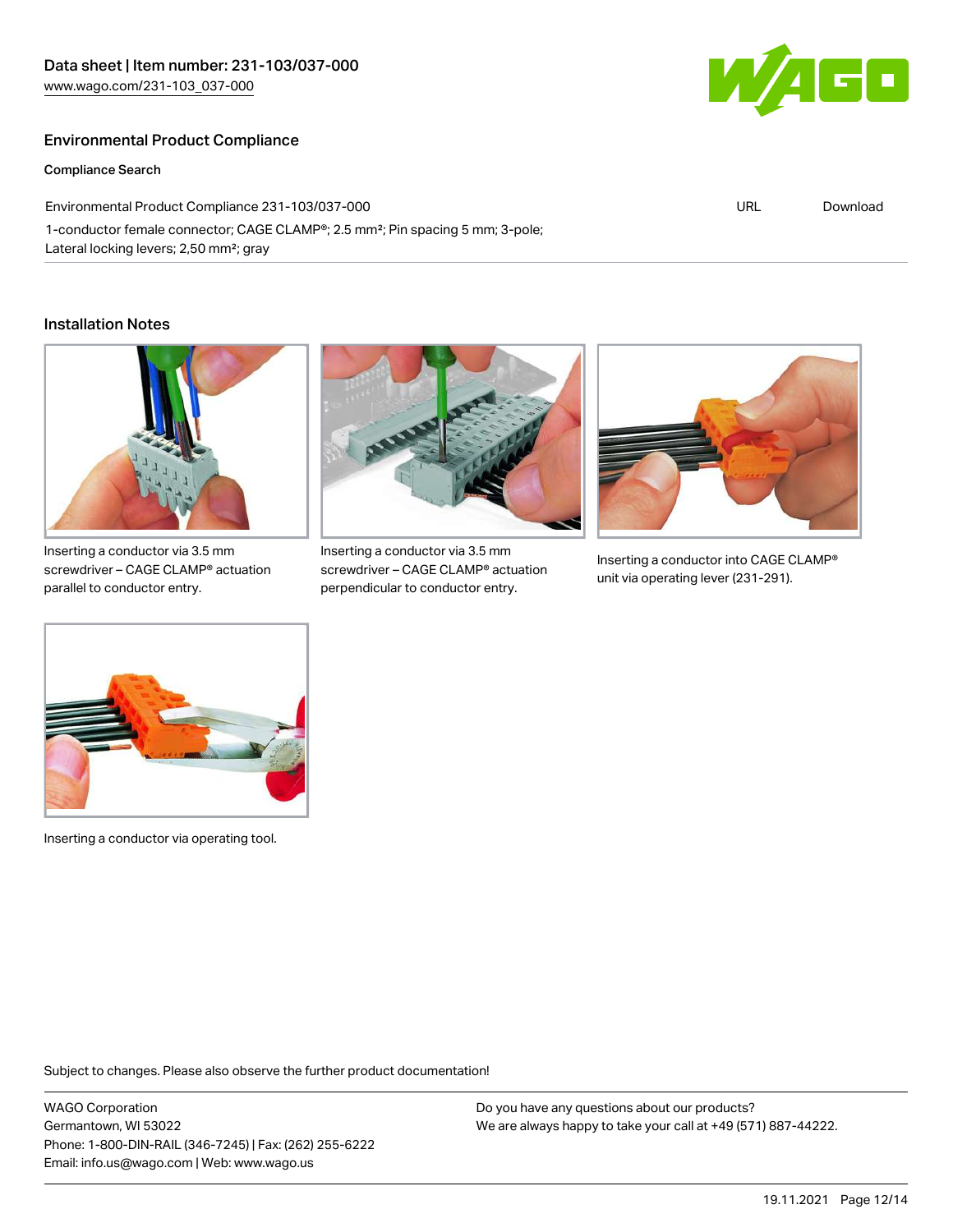



Coding a female connector by removing coding finger(s).



Testing – female connector with CAGE CLAMP®

Integrated test ports for testing perpendicular to conductor entry via 2 or 2.3 mm Ø test plug

#### Installation



Male connector with strain relief plate



Strain relief housing shown with a male connector equipped with CAGE CLAMP®

Subject to changes. Please also observe the further product documentation!

WAGO Corporation Germantown, WI 53022 Phone: 1-800-DIN-RAIL (346-7245) | Fax: (262) 255-6222 Email: info.us@wago.com | Web: www.wago.us